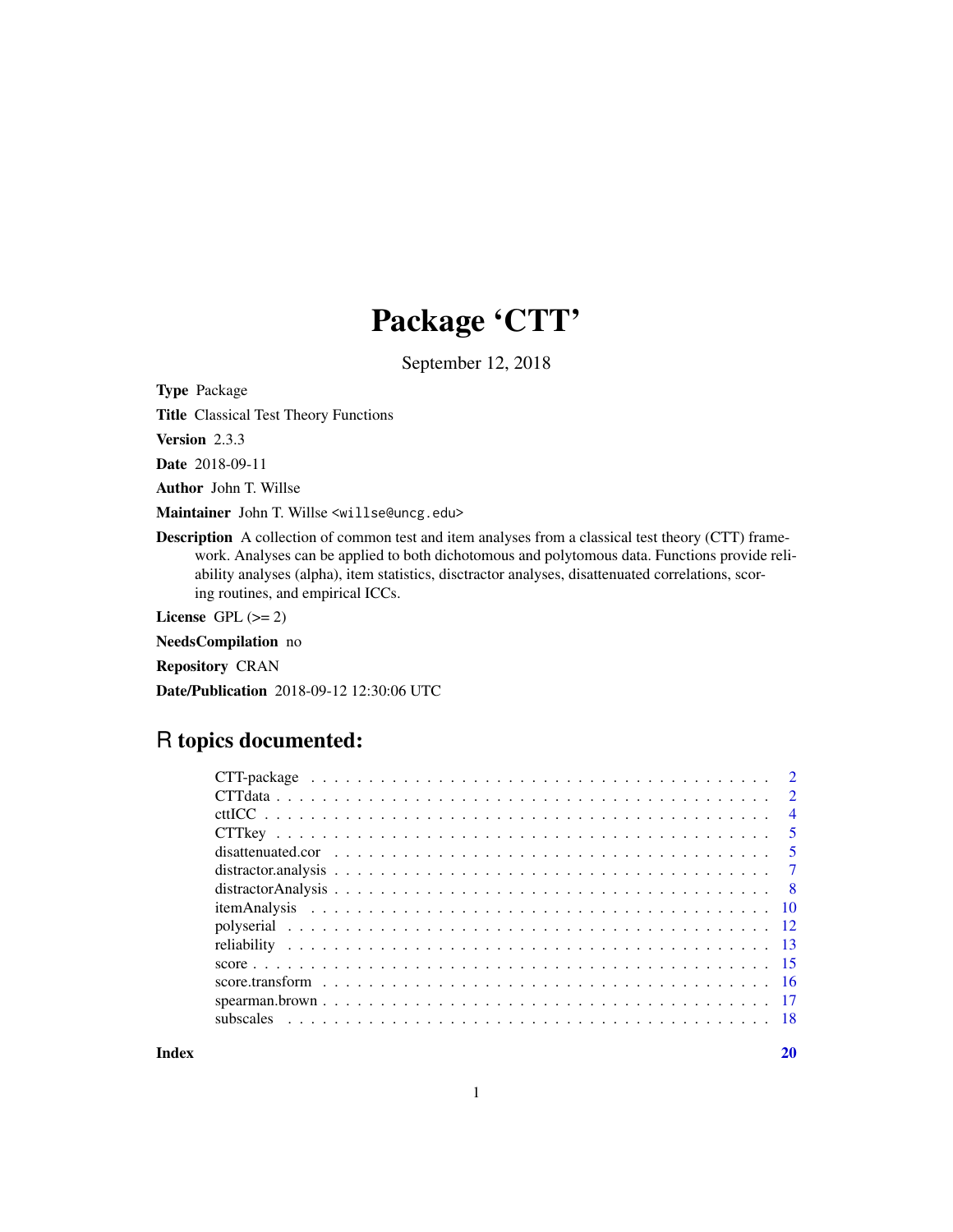<span id="page-1-0"></span>

#### Description

This package can be used to perform a variety of tasks and analyses associated with classical test theory (CTT): score multiple-choice responses, perform reliability analyses, conduct item analyses, and transform scores onto different scales.

#### Details

| Package: CTT |                        |
|--------------|------------------------|
| Type:        | Package                |
| Version:     | 2.3.3                  |
| Date:        | 2018-09-11             |
| License:     | GPL version 2 or newer |

The CTT package has the following functions: reliability, score, distractor.analysis, score.transform, spearman.brown, disattenuated.cor, subscales, polyserial.

#### Author(s)

John T. Willse <willse@uncg.edu>, Zhan Shu

#### References

Crocker, L. & Algina, J. (1986). Introduction to Classical & Modern Test Theory, New York: Harcourt Brace Jovanovich College Publishers.

Cronbach, L. J. (1951). Coefficient alpha and the internal structure of tests. Psychometika, 16, 297-334.

Gulliksen, H. (1950). Theory of Mental Tests. New York: John Wiley & Sons, Inc.

Olsson, U., Drasgow, F. & Dorans, N. J. (1982). The Polyserial Correlation Coefficient. Psychometika, 47, 337-347.

CTTdata *Example Multiple-Choice Data*

#### Description

This example data contains 20 unscored multiple-choice items that can be used with the CTT package.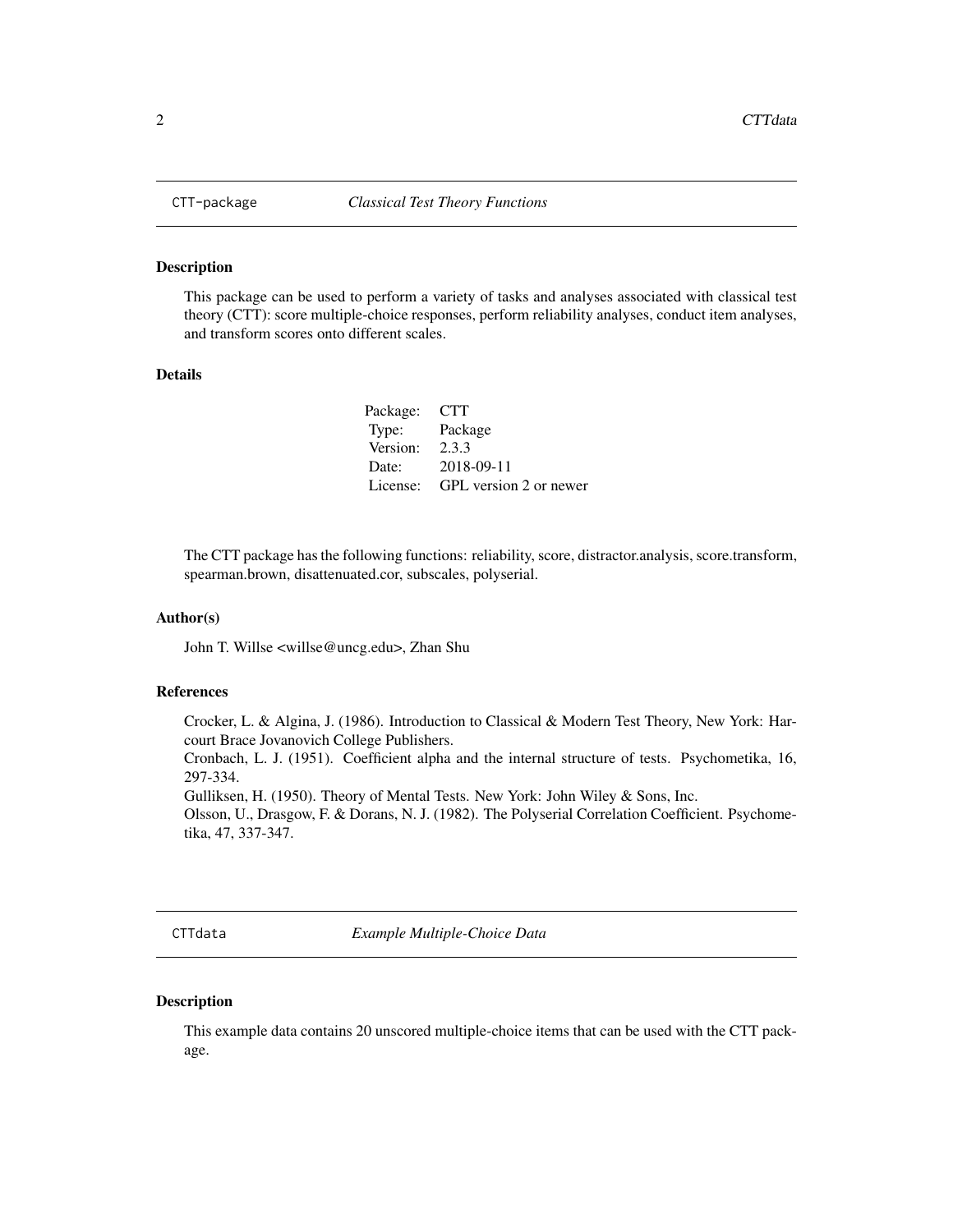#### CTTdata 3

## Usage

data(CTTdata)

#### Format

A data frame with 100 observations on the following 20 variables.

- i1 a character vector
- i2 a character vector
- i3 a character vector
- i4 a character vector
- i5 a character vector
- i6 a character vector
- i7 a character vector
- i8 a character vector
- i9 a character vector
- i10 a character vector
- i11 a character vector
- i12 a character vector
- i13 a character vector
- i14 a character vector
- i15 a character vector
- i16 a character vector
- i17 a character vector
- i18 a character vector
- i19 a character vector
- i20 a character vector

#### See Also

**CTTkey** 

## Examples

data(CTTdata)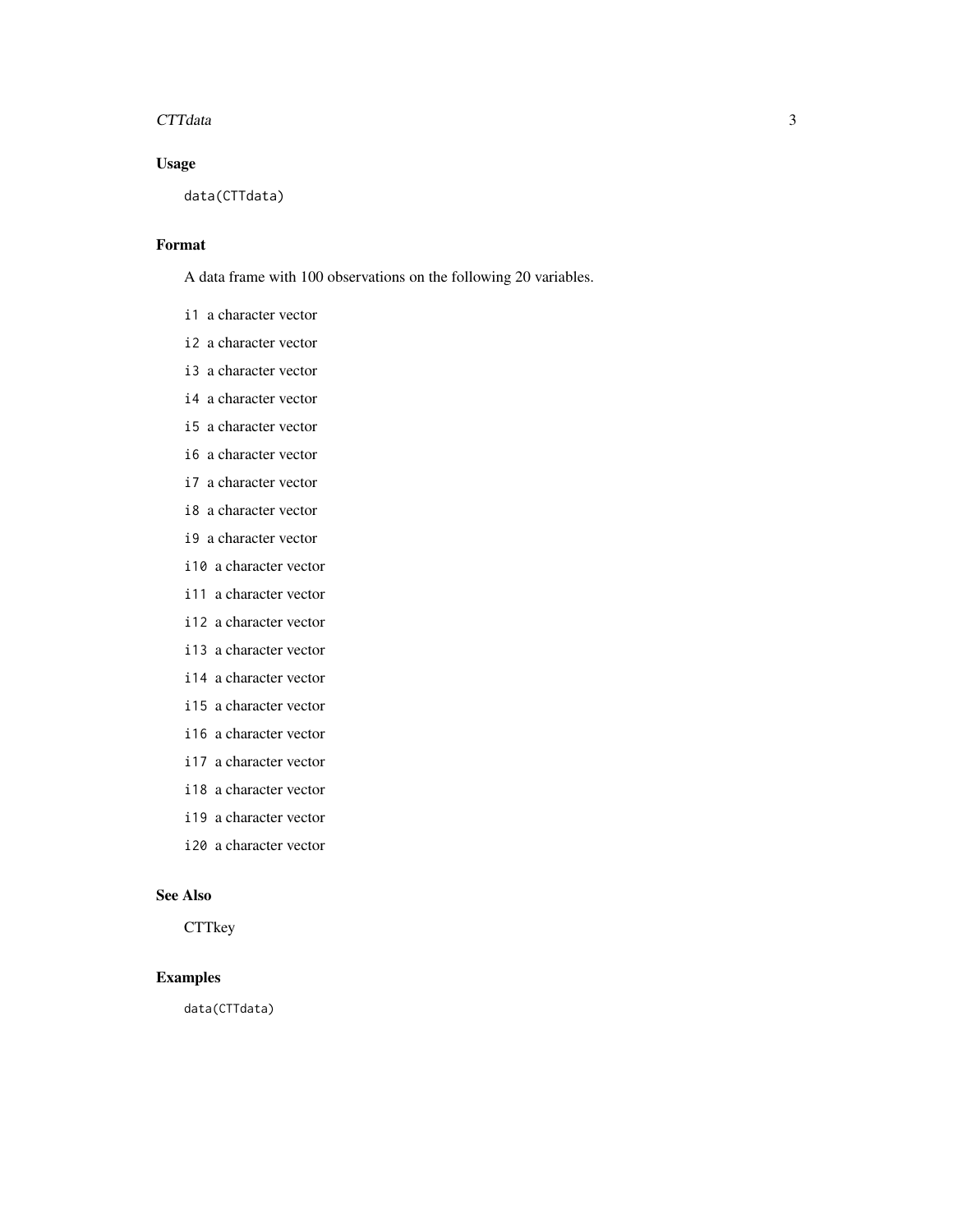<span id="page-3-0"></span>4 cttICC

## Description

This function produces empirical item characteristic curves.

#### Usage

```
cttICC(scores, itemVector, xlim, ylim, plotTitle, xlab, ylab,
     col = c("black", "white"), colTheme, gDevice, file, ...)
```
#### Arguments

| scores     | A total measure score, for creating expected mean values of the item.                                                                                            |
|------------|------------------------------------------------------------------------------------------------------------------------------------------------------------------|
| itemVector | Observed item responses for the item ICC.                                                                                                                        |
| xlim       | A vector overriding default limits for the x axis.                                                                                                               |
| ylim       | A vector overriding default limits for the y axis.                                                                                                               |
| plotTitle  | Controls the main plot title.                                                                                                                                    |
| xlab       | The label for the x axis.                                                                                                                                        |
| ylab       | The label for the y axis.                                                                                                                                        |
| col        | A vector of the colors to be used in the plot. The first color will be used for item<br>labels. The second color will be used for shading the area of rejection. |
| colTheme   | Four color themes ("cavaliers", "dukes", "spartans", "greys") are provided. If<br>you provide a color theme, it will override the col paramater.                 |
| gDevice    | Controls graphics device. Options are "screen" (default), "jpg", or "png".                                                                                       |
| file       | The name of the output file if a device other than "screen" is chosen.                                                                                           |
| $\ddots$   | Additional parameters passed to the plot command.                                                                                                                |
|            |                                                                                                                                                                  |

## Details

The function produces an item characterisic curve plot. The empirical ICC is created by calculating the item mean in between 2 and 20 bins. There must be at least 15 observations per bin, or a smaller number of bins is used.

## Author(s)

John T. Willse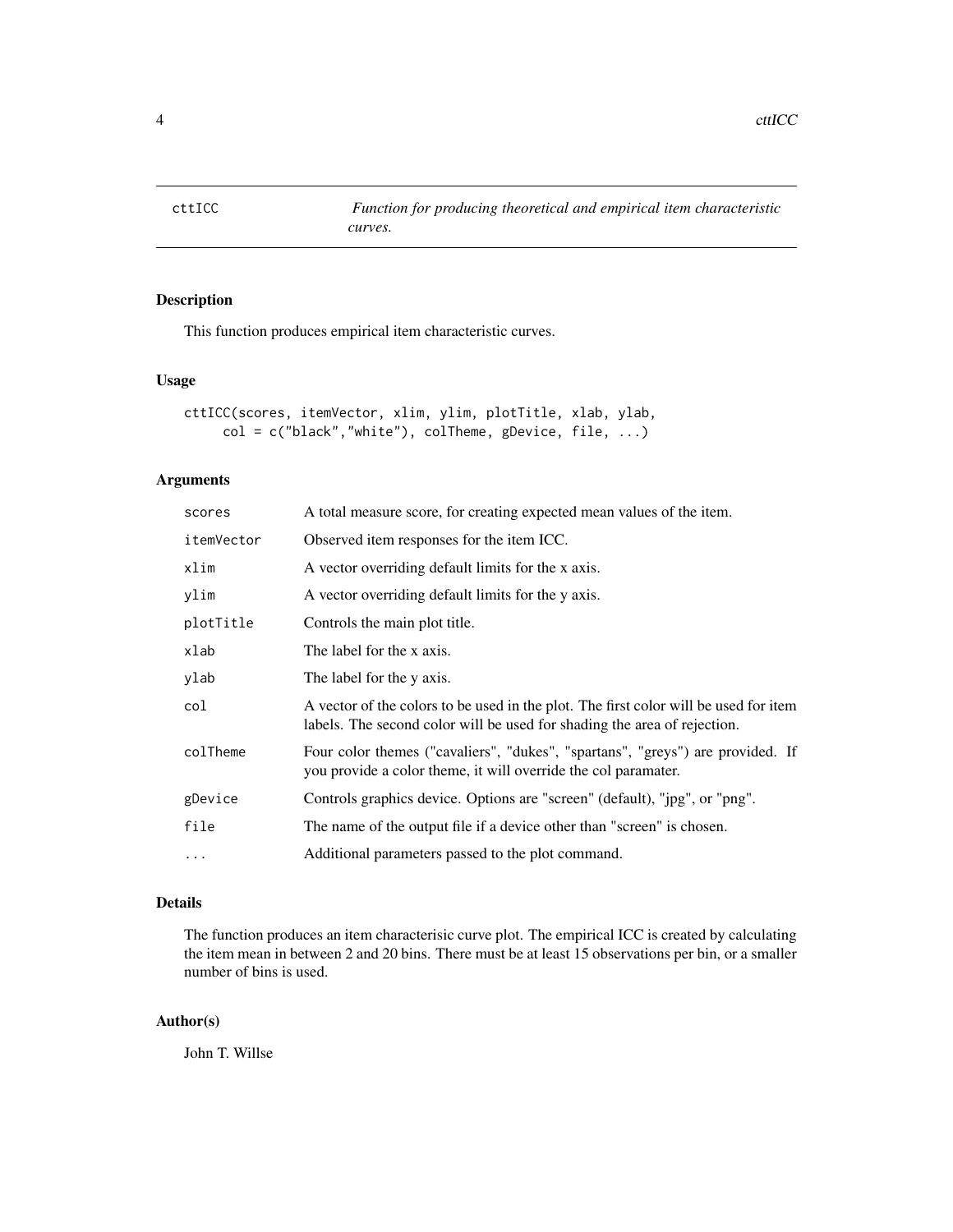#### <span id="page-4-0"></span>CTTkey 5

## Examples

```
library(CTT)# Example data provided with package
data(CTTdata)
data(CTTkey)
# Scores for each preson
myScores <- score(CTTdata,CTTkey, output.scored=TRUE)
# ICC for item 1
cttICC(myScores$score, myScores$scored[,1], colTheme="spartans", cex=1.5)
```
CTTkey *Example Multiple-Choice Key*

#### Description

This example data contains a key for the 20 unscored multiple-choice items found in CTTdata and can be used with the CTT package.

## Usage

data(CTTkey)

## Format

The format is: chr [1:20] "D" "C" "A" "D" "D" "A" "D" "B" "D" "A" ...

## See Also

**CTTdata** 

## Examples

data(CTTkey)

disattenuated.cor *Function for disattentuated correlation*

## Description

This function is used to calculate the disattentuated correlation between two measures given the corresponding test reliabilities.

#### Usage

```
disattenuated.cor(r.xy, r.xx, new.r.xx = 1)
```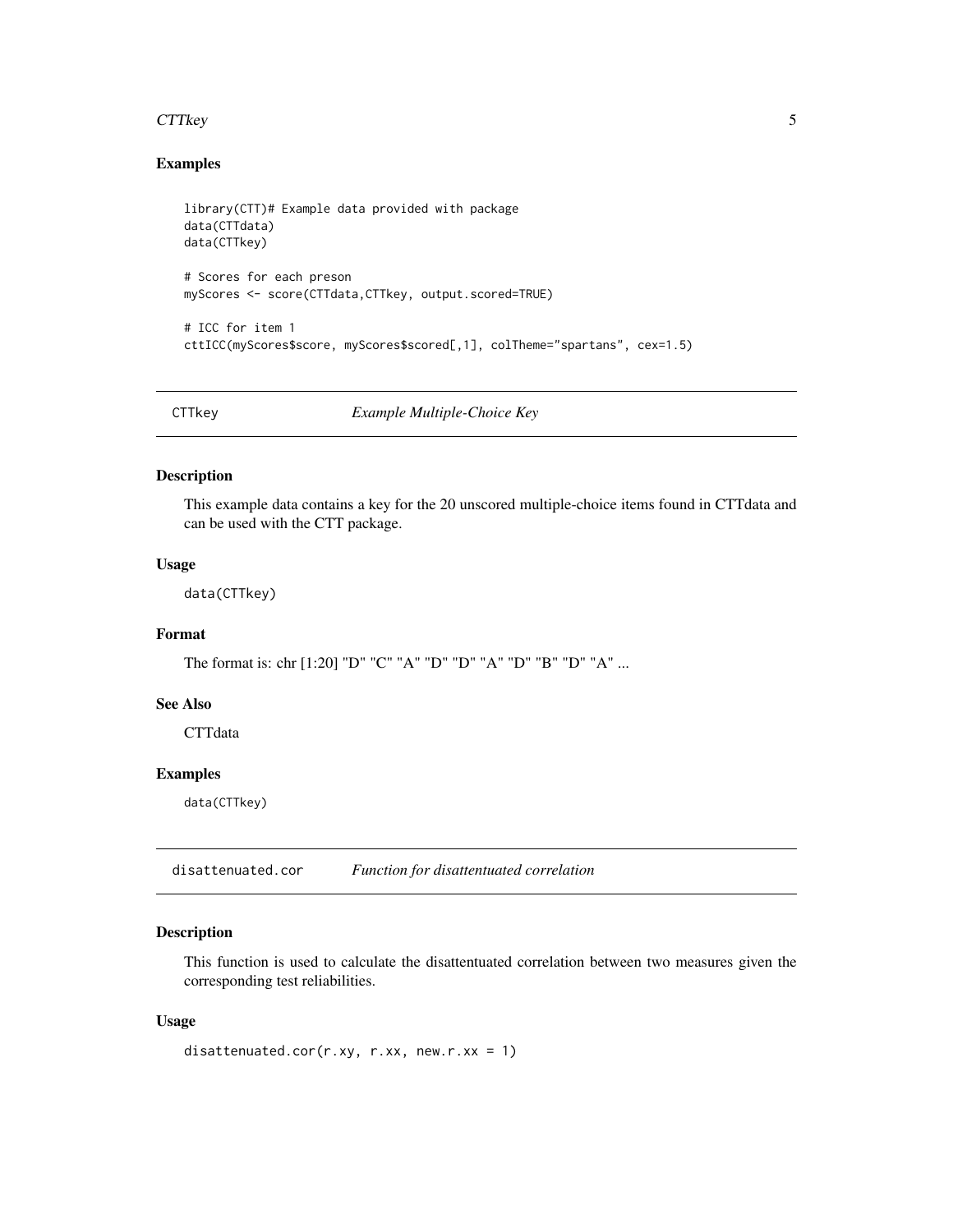#### **Arguments**

| r.xv     | The correlation between test x and test y  |
|----------|--------------------------------------------|
| r.xx     | Each tests' reliability                    |
| new.r.xx | A new reliability for each test (optional) |

#### Details

The data given in r.xy may be a single value or a matrix. A matrix is assumed to be a correlation matrix (square, symmetric).

The data given in r.xx should be a vector, with one reliability for each instrument involved in the correlation, r.xy.

The new.r.xx represents a new reliability for each measure. If these values are less than 1, the returned correlation is the value that would be expected with the new reliability.

#### Value

If r.xy is a single value a single value is returned. If r.xy is a matrix then a matrix is returned with the reliabilities on the diagonal, the disattenuated correlations in the upper triangle and the original correlations in the lower triangle.

#### Author(s)

John T. Willse, Zhan Shu

#### References

Spearman, C. (1904). The proof and measurement of association between two things. American Journal of Psychology, 15, 72-101. Gulliksen, H. (1950). Theory of Mental Tests. New York: John Wiley & Sons, Inc.

#### Examples

```
# r.xy=0.6, r.xx=0.7,r.yy=0.8
disattenuated.cor(0.6,c(0.7,0.8))
# if r.xy is a matrix:
cor1 <- matrix(c(1.0000000, 0.24391288, 0.2812319, 0.05251050,
                0.2439129, 1.00000000, 0.1652985, 0.08126448,
                0.2812319, 0.16529850, 1.0000000, 0.27971630,
                0.0525105, 0.08126448, 0.2797163, 1.00000000), byrow=TRUE,
                ncol=4)
rxx1 <- c(0.8,0.8,0.81,0.9) # reliability of each test
new.rxx1 <- c(0.9,0.97,0.8,0.7) # projected new reliability of those tests
```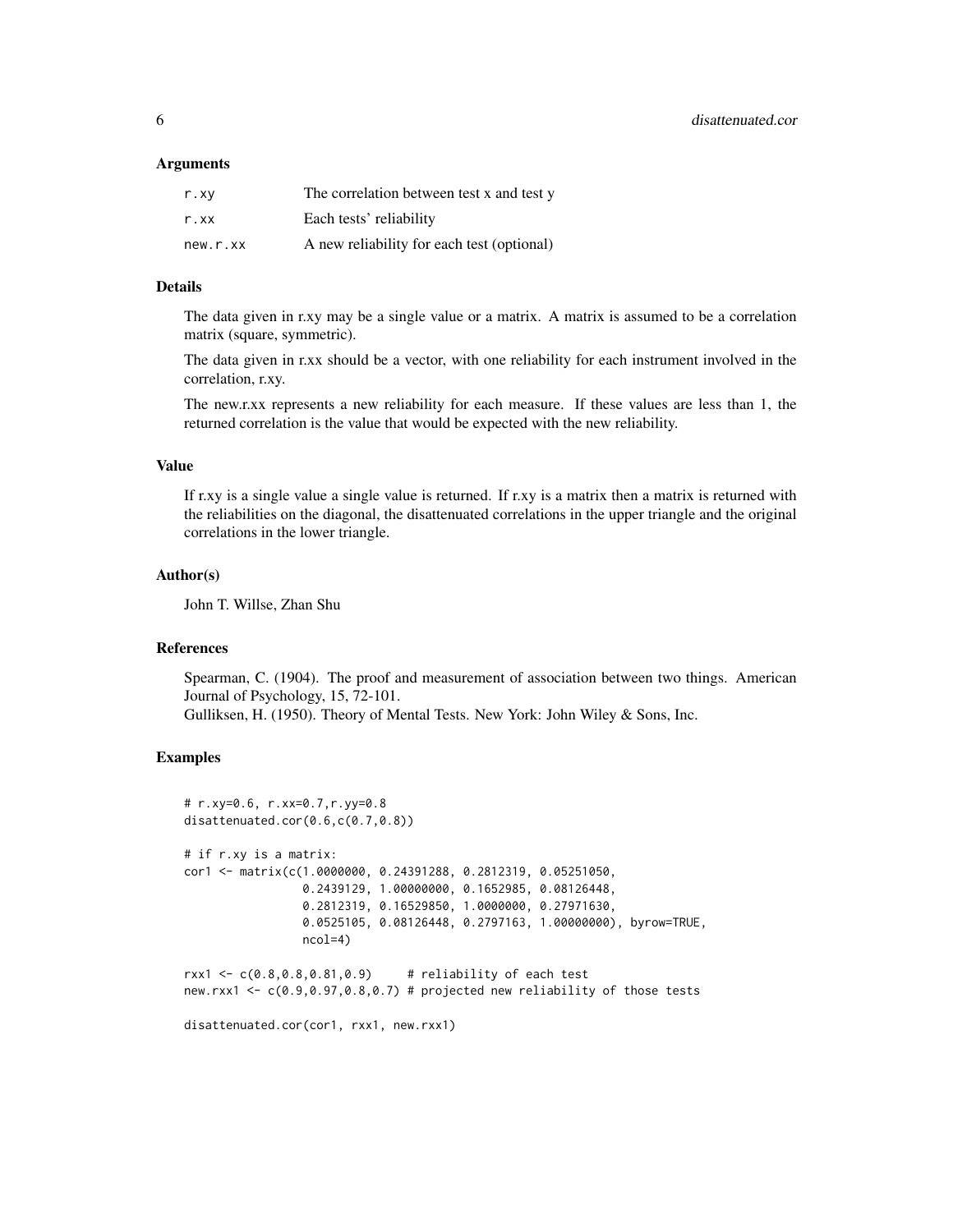<span id="page-6-0"></span>distractor.analysis *Function for item distractor analysis*

#### Description

This function is deprecated. Use distractorAnalysis for a more complete distractor analysis.

#### Usage

distractor.analysis(items, key, scores, p.table = FALSE, write.csv)

#### Arguments

| items     | The unscored item response from a multiple-choice test                                                                                                                                               |
|-----------|------------------------------------------------------------------------------------------------------------------------------------------------------------------------------------------------------|
| key       | The answer key for the items                                                                                                                                                                         |
| scores    | An optional set of person scores associated with the item data. If scores are not<br>provided (default) the scores are calculated using the item data and key.                                       |
| p.table   | If p.table=FALSE (the default) the function returns the counts of examinees who<br>provide each answer. If p.table=TRUE the function returns the proportion of<br>examinees who provide each answer. |
| write.csv | If the optional file name is provided the function will save a .csv file with the<br>results.                                                                                                        |

#### Details

The scores are used to split respondents into terciles. The number (or proportion if p.table=TRUE) of examinees in each tercile giving each response is reported. The correct answer is indicated with an "\*".

## Value

If p.table=F counts of respondents in each tercile who chose each answer is returned as a list of tables. Each item is a separate element in the list. If p.table=T the tables contain the proportion of respondents who chose each corresponding answer.

## Author(s)

John T. Willse, Zhan Shu

## References

Allen, M. J. & Yen, W. M. (1979). Introduction to Measurement Theory. Lon Grove, Illinois: Waveland Press, INC.

#### See Also

[distractorAnalysis](#page-7-1)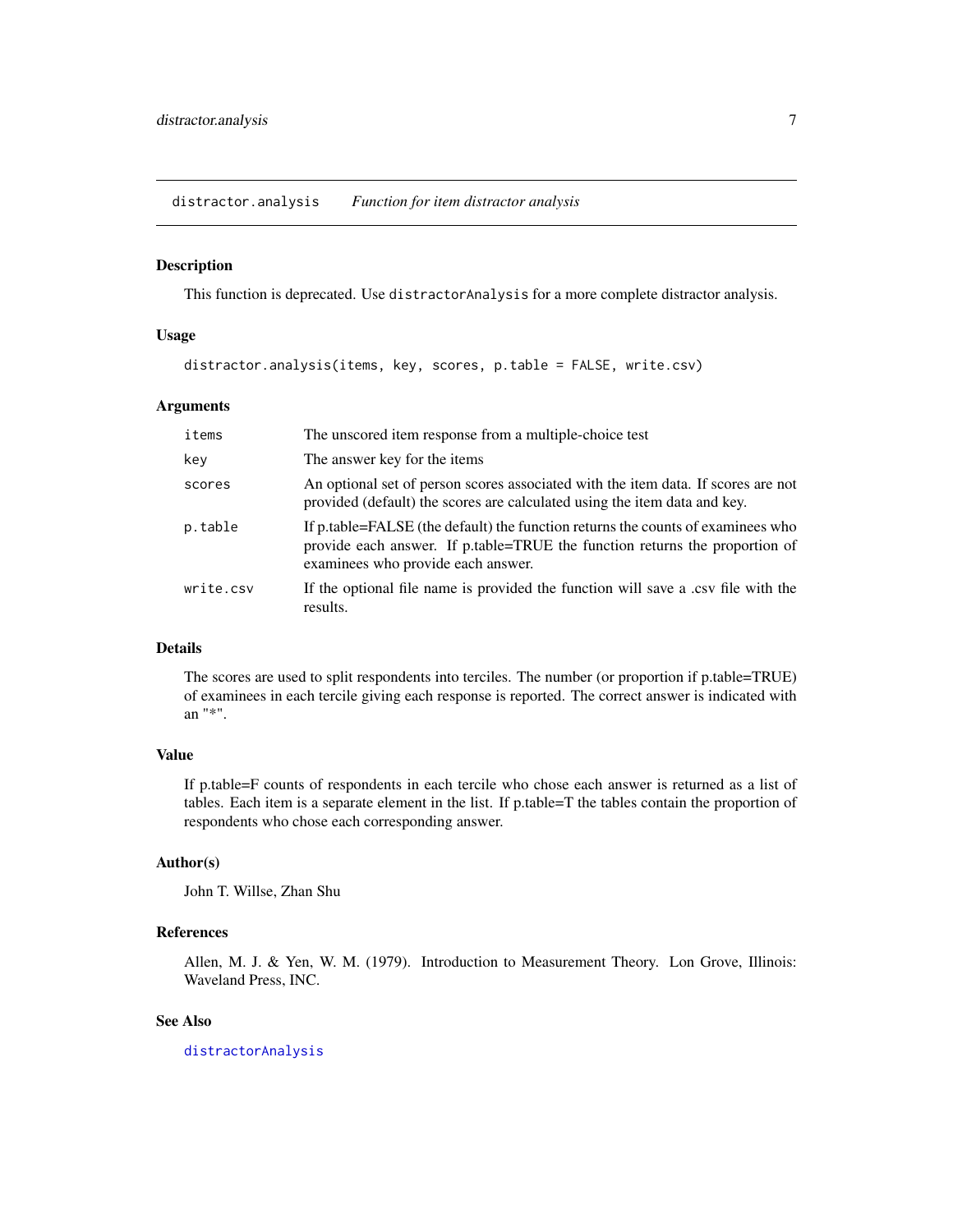## Examples

```
# Example data provided with package
data(CTTdata)
data(CTTkey)
distractor.analysis(CTTdata,CTTkey)
# Results provided in a .csv file.
distractor.analysis(CTTdata,CTTkey,p.table=TRUE,write.csv="Hello.csv")
```
<span id="page-7-1"></span>distractorAnalysis *Function for item distractor analysis*

## Description

This function provides a distractor analysis.

## Usage

distractorAnalysis(items, key, scores, nGroups=4, defineGroups, multiKeySep="none", multiKeyScore=c("or","poly"), validResp, csvReport, pTable=TRUE, digits)

#### Arguments

| items         | The unscored item response from a multiple-choice test                                                                                                                                                                                                                                                                                                                                                                                                                                             |
|---------------|----------------------------------------------------------------------------------------------------------------------------------------------------------------------------------------------------------------------------------------------------------------------------------------------------------------------------------------------------------------------------------------------------------------------------------------------------------------------------------------------------|
| key           | The answer key for the items                                                                                                                                                                                                                                                                                                                                                                                                                                                                       |
| scores        | An optional set of person scores associated with the item data. If scores are not<br>provided (default) the scores are calculated using the item data and key.                                                                                                                                                                                                                                                                                                                                     |
| nGroups       | Determines the number of groups into which scores are discretized. For exam-<br>ple, nGroups=4 (default) performs and analysis based on quartiles.                                                                                                                                                                                                                                                                                                                                                 |
| defineGroups  | If provided, determines the quantile breakpoints for groups into which scores are<br>discretized. For example, defineGroups= $c(.27,.46,.27)$ performs and analysis<br>with 3 quantiles and 27 percent of examinees in the top and the bottom groups.                                                                                                                                                                                                                                              |
| multiKeySep   | If a value other than "none" is provided $(e.g., ","),$ the key and the raw items<br>will be reviewed for the provided delimiter. Using this otion allows for multiple<br>correct responses.                                                                                                                                                                                                                                                                                                       |
| multiKeyScore | The first value controls how multiple keys are handled. If "or" any correct re-<br>sponse results in score of 1. If "and" all responses must be correct. If the second<br>value is "poly" the returned score is the sum of correct responses. If the second<br>value is "dich" a maximum score of 1 is returned. If the respondent can only<br>provide one response, use "or". If the responded can provide multiple responses<br>and you use $c("and", "poly")$ the score will be 0 or max score. |

<span id="page-7-0"></span>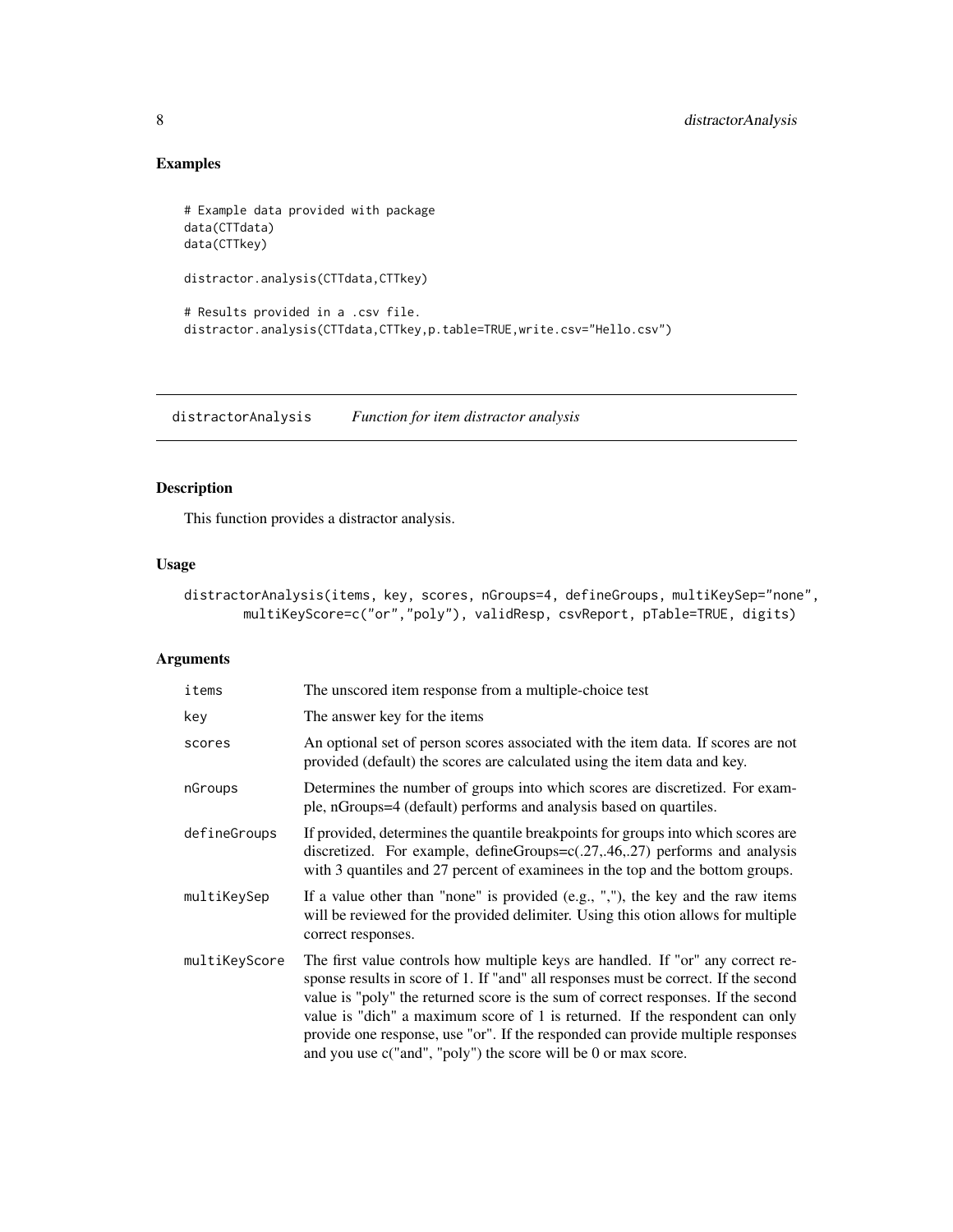| validResp | A list of vectors providing valid responses for the distractor tables. If no value<br>is provided, valid responses are determined from the data and assumed to be the<br>same across items. If "fromItem" is provided, values are determined from item<br>responses and NOT assumed to be the same across items. |
|-----------|------------------------------------------------------------------------------------------------------------------------------------------------------------------------------------------------------------------------------------------------------------------------------------------------------------------|
| csvReport | If an optional file name is provided the function will save a .csv file with the<br>results.                                                                                                                                                                                                                     |
| pTable    | If pTable=FALSE the function returns the counts of examinees who provide<br>each answer. If pTable=TRUE (default) the function returns the proportion of<br>examinees who provide each answer.                                                                                                                   |
| digits    | If digits (an integer) is provided, it specifies the number of decimals to which<br>results will be rounded.                                                                                                                                                                                                     |

#### Details

The scores are used to split respondents into groups, with number determine by nGroups. The proportion (or number if pTable=FALSE) of examinees in each group giving each response is reported. The correct answer is indicated with an "\*". Additional item statistics are provided. Descriptors of each item are returned as separate elements in a list.

#### Value

| correct | An "*" indicates the correct response                                                             |
|---------|---------------------------------------------------------------------------------------------------|
| key     | The response option being described                                                               |
| n       | The number of respons dents choosing that option                                                  |
| rspP    | The proportion of respondents with that response                                                  |
| pBis    | The point-biserial correlation between that reponse and the total score with that<br>item removed |
| discrim | The upper proportion minus the lower proportion                                                   |
| lower   | The proportion of respondents choosing that response that are from the lowest<br>score group      |
| upper   | The proportion of respondents choosing that response that are from the highest<br>score group     |

## Author(s)

John T. Willse

## References

Allen, M. J. & Yen, W. M. (1979). Introduction to Measurement Theory. Lon Grove, Illinois: Waveland Press, INC.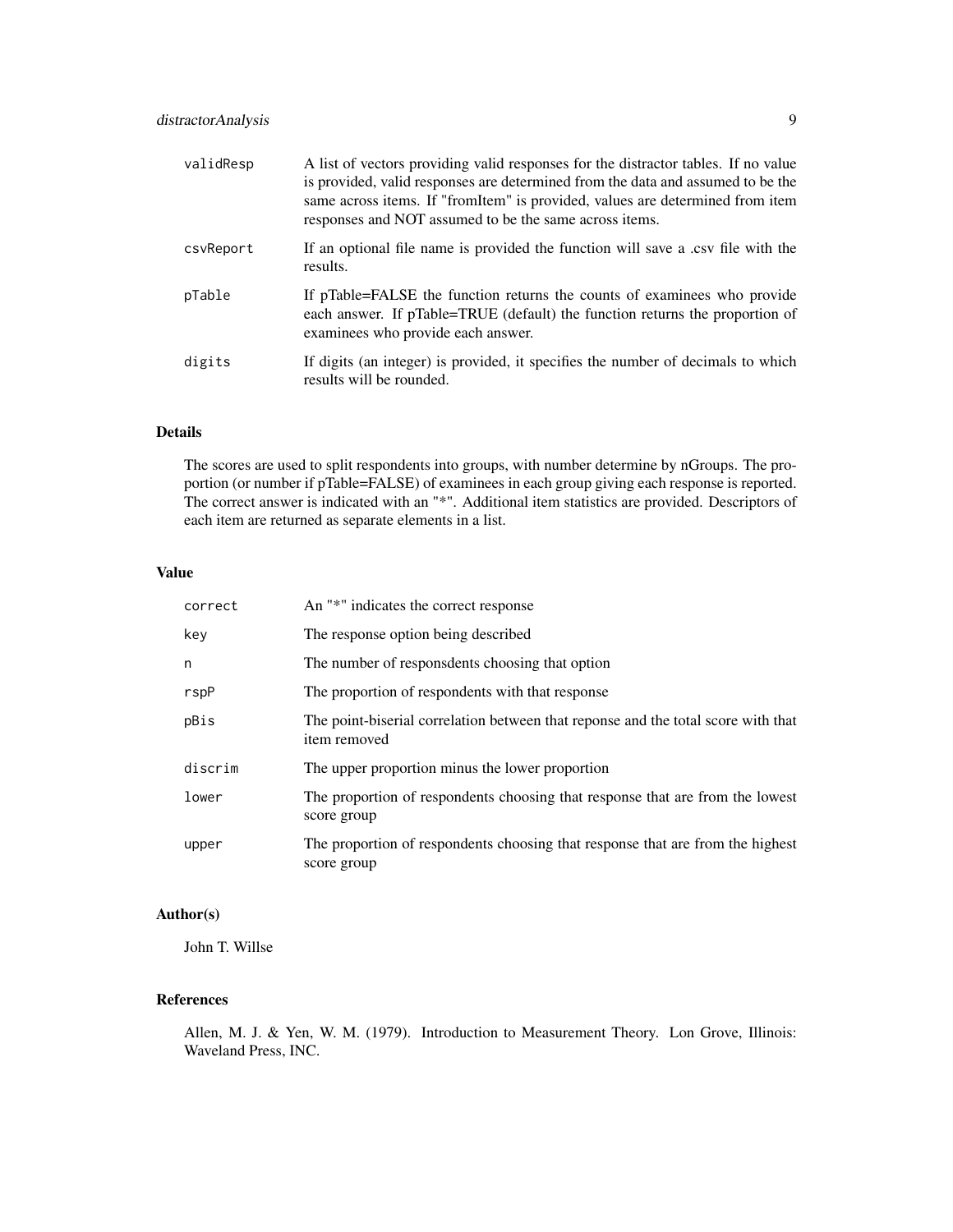## Examples

```
# Example data provided with package
data(CTTdata)
data(CTTkey)
distractorAnalysis(CTTdata,CTTkey)
# Results provided in a .csv file.
distractorAnalysis(CTTdata,CTTkey,csvReport="Hello.csv")
```
<span id="page-9-1"></span>itemAnalysis *Function for item reliability analysis*

## Description

This function performs reliability analyses, providing coefficient alpha and classical item statistics. This function improves and replaces the function reliability from previous versions.

## Usage

itemAnalysis(items, itemReport=TRUE, NA.Delete=TRUE, rBisML=FALSE, hardFlag, easyFlag, pBisFlag, bisFlag, flagStyle = c("X",""))

## Arguments

| items      | The scored response file with "0" (wrong) and "1" (correct) or Likert type data                                                                                                                       |
|------------|-------------------------------------------------------------------------------------------------------------------------------------------------------------------------------------------------------|
| itemReport | If itemReport=TRUE (the default) item analyses are conducted. The function<br>will provide a dataframe containing item names, item means, item total correla-<br>tions, and alpha if item is removed. |
| NA.Delete  | If NA.Delete=TRUE (the default) records are deleted listwise if there are miss-<br>ing responses. If NA.Delete=FALSE all NA values are changed to 0s.                                                 |
| rBisML     | A logical variable indicating whether the biserial correlation is calculated using<br>a formal maximum likelihood estimator or an ad hoc estimator (default, speeds<br>up analysis with many items).  |
| hardFlag   | If a numeric value is provided, a flag is added to itemReport for each item with<br>a mean less than the value. itemReport=TRUE must also be set.                                                     |
| easyFlag   | If a numeric value is provided, a flag is added to itemReport for each item with<br>a mean greater than the value. itemReport=TRUE must also be set.                                                  |
| pBisFlag   | If a numeric value is provided, a flag is added to itemReport for each item with<br>a point-biserial correlation less than the value. itemReport=TRUE must also be<br>set.                            |
| bisFlag    | If a numeric value is provided, a flag is added to itemReport for each item with<br>a biserial correlation less than the value. itemReport=TRUE must also be set.                                     |
| flagStyle  | Determines the values to be used for item flagging. Default uses an "X" when<br>an item is flagged and "" when not. Any value, including booleans can be used.                                        |

<span id="page-9-0"></span>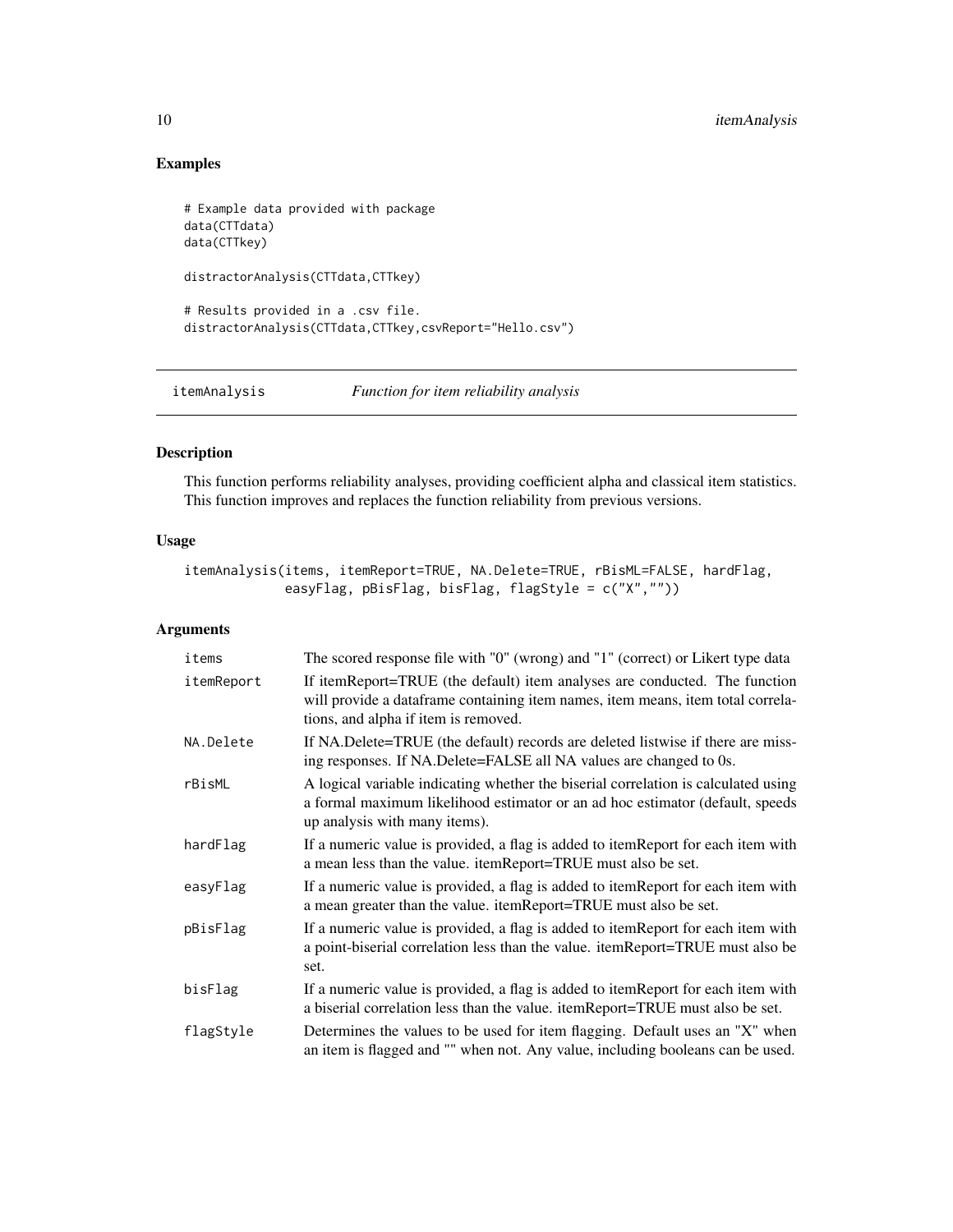## itemAnalysis 11

#### Details

The input files must be scored files with "0" and "1" or numeric scales (e.g., Likert Type scales). Only basic scale information is returned to the screen. Use str() to view additional statistics that are available. If itemReport is used (preferred) item statistics are provided as part of a dataframe called itemReport. Use function reliability with option itemal (being phased out), for output pre 2.2.

#### Value

| nItem      | The number of items                                                                                                                                                                                                                         |
|------------|---------------------------------------------------------------------------------------------------------------------------------------------------------------------------------------------------------------------------------------------|
| nPerson    | The sample size used in calculating the values                                                                                                                                                                                              |
| alpha      | Crobach's alpha                                                                                                                                                                                                                             |
| scaleMean  | Average total sum socre                                                                                                                                                                                                                     |
| scaleSD    | Standard deviation of total sum score                                                                                                                                                                                                       |
| itemReport | Returned if itemReport = TRUE. Returns a data frame with key item analysis<br>results: item mean (itemMean), point-biserial (pBis), biserial (bis), Cronbach's<br>alpha if item removed, and any item flags indicated in the function call. |

## Author(s)

John T. Willse

#### References

Cronbach, L. J. (1951). Coefficient alpha and the internal structure of tests. Psychometika, 16, 297-334.

#### See Also

score

#### Examples

```
# Scored input (data frame is preferred)
x<-data.frame(matrix(c(0,0,0,0,0,
                        0,0,0,0,0,
                        0,0,0,0,1,
                        0,0,0,1,1,
                        0,0,1,1,1,
                        0,1,1,1,1,
                        1,1,1,1,1,
                        1,0,1,1,1,
                        0,0,0,1,1,
                        0,1,1,1,1),nrow=10,ncol=5,byrow=TRUE,
                   dimnames=list(c(paste("P",c(1:10),sep="")),c(paste("I",c(1:5),sep="")))))
itemAnalysis(x)
```
# To see an item report with flags. iA <- itemAnalysis(x, hardFlag=.25, pBisFlag=.15)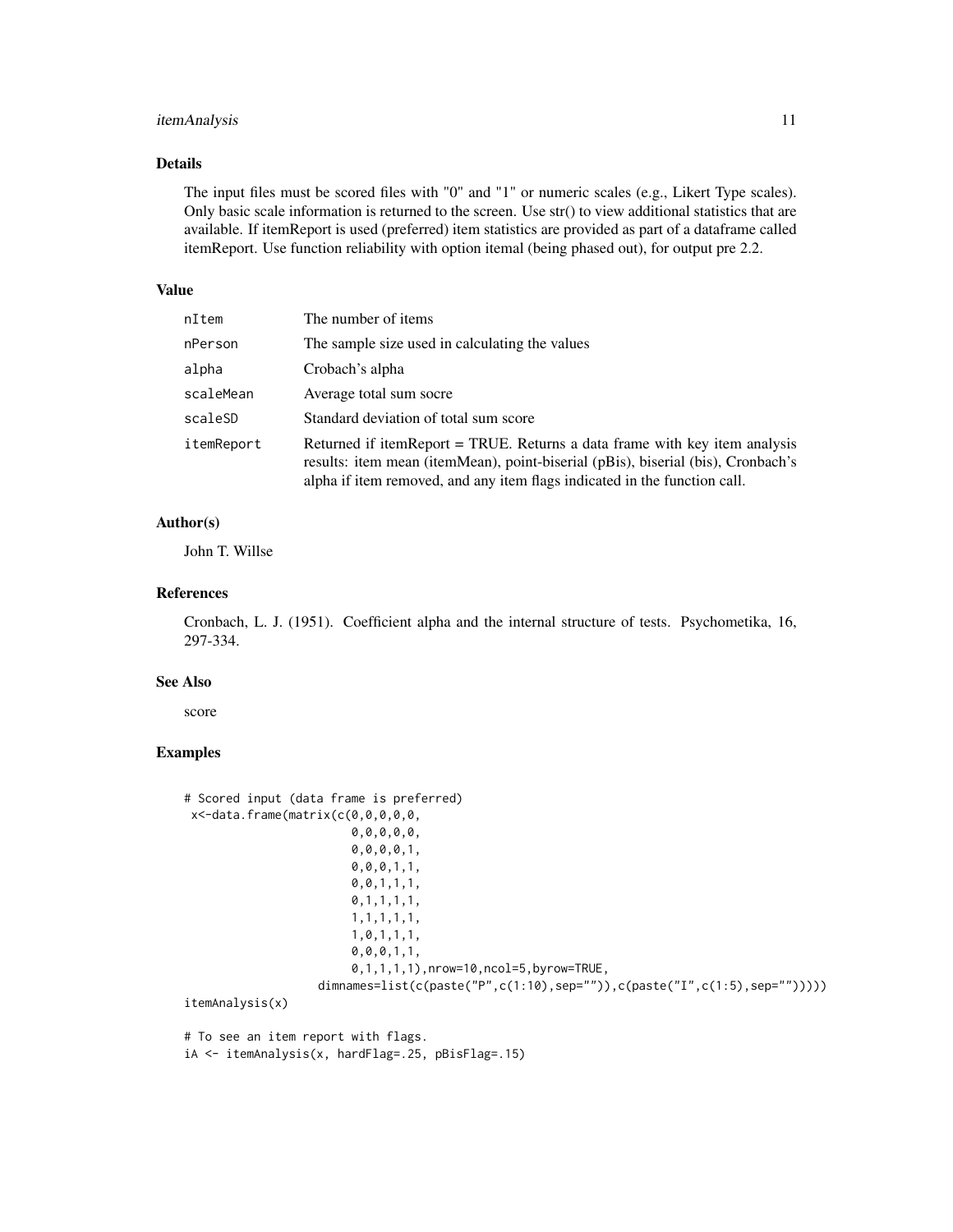iA\$itemReport

```
# To see more item statisitics
str(itemAnalysis(x))
```
#### polyserial *Function for calculating polyserial correlations*

## Description

This function calculates polyserial correlations using either an ad hoc or ML estimator.

## Usage

polyserial(x, y, ml = TRUE)

## Arguments

|    | A continuous variable.                                                         |
|----|--------------------------------------------------------------------------------|
|    | An ordinal variable with at least two categories.                              |
| ml | A logical variable indicating whether to use a formal maximum likelihood esti- |
|    | mator (default) or an ad hoc estimator.                                        |

## Details

The variables should be numeric. The function returns NA is y has only one category.

## Value

Returns the polyserial correlation.

## Author(s)

John T. Willse

#### References

Olsson, U., Drasgow, F. & Dorans, N. J. (1982). The Polyserial Correlation Coefficient. Psychometika, 47, 337-347.

<span id="page-11-0"></span>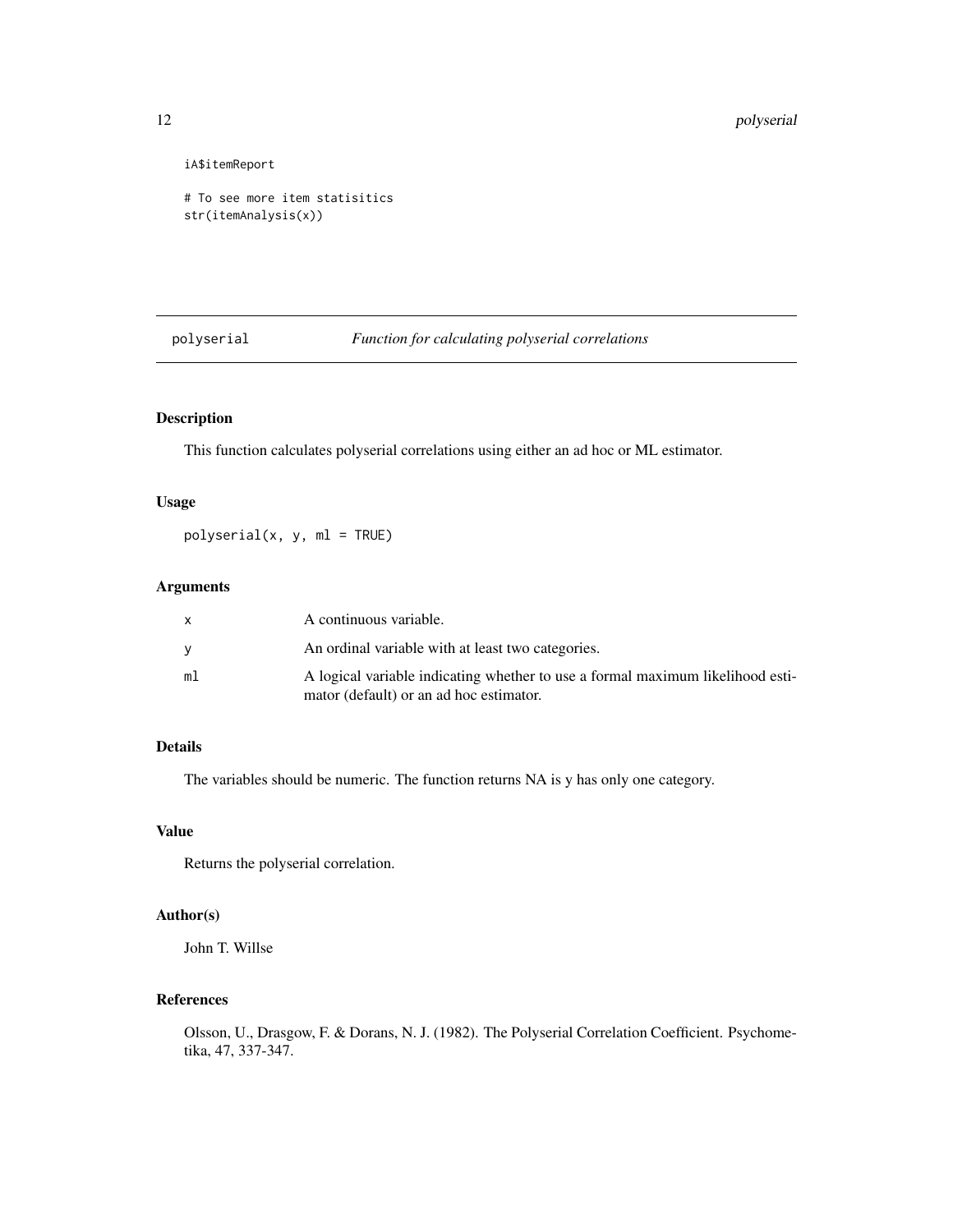#### <span id="page-12-0"></span>reliability that the contract of the contract of the contract of the contract of the contract of the contract of the contract of the contract of the contract of the contract of the contract of the contract of the contract

#### Examples

```
x <- rnorm(500, 50,5)
y \le -x + \text{rnorm}(500, 0, 2)x \le -x + \text{norm}(500, 0, 2)cor(x,y)
y <- ifelse(y>50,1,0)
cor(x,y)polyserial(x,y, ml=FALSE)
polyserial(x,y)
```
reliability *Function for item reliability analysis*

## Description

This function performs reliability analyses, providing coefficient alpha and item statistics.

## Usage

```
reliability(items, itemal = TRUE, NA.Delete = TRUE, ml = TRUE)
```
## Arguments

| items          | The scored response file with "0" (wrong) and "1" (correct) or Likert type data                                                                                                  |
|----------------|----------------------------------------------------------------------------------------------------------------------------------------------------------------------------------|
| itemal         | If itemal=FALSE (the default) no item analyses are conducted. If itemal=TRUE,<br>the function will provide item means, item total correlations, and alpha if item<br>is removed. |
| NA.Delete      | If NA.Delete=TRUE (the default) records are deleted listwise if there are miss-<br>ing responses. If NA.Delete=FALSE all NA values are changed to 0s.                            |
| m <sub>1</sub> | A logical variable indicating whether the biserial correlation is calculated using<br>a formal maximum likelihood estimator (default) or an ad hoc estimator.                    |

## Details

The input files must be scored files with "0" and "1" or numeric scales (e.g., Likert Type scales). Only basic scale information is returned to the screen. Use str() to view additional statistics that are available.

## Value

| nItem   | The number of items                            |
|---------|------------------------------------------------|
| nPerson | The sample size used in calculating the values |
| alpha   | Crobach's alpha                                |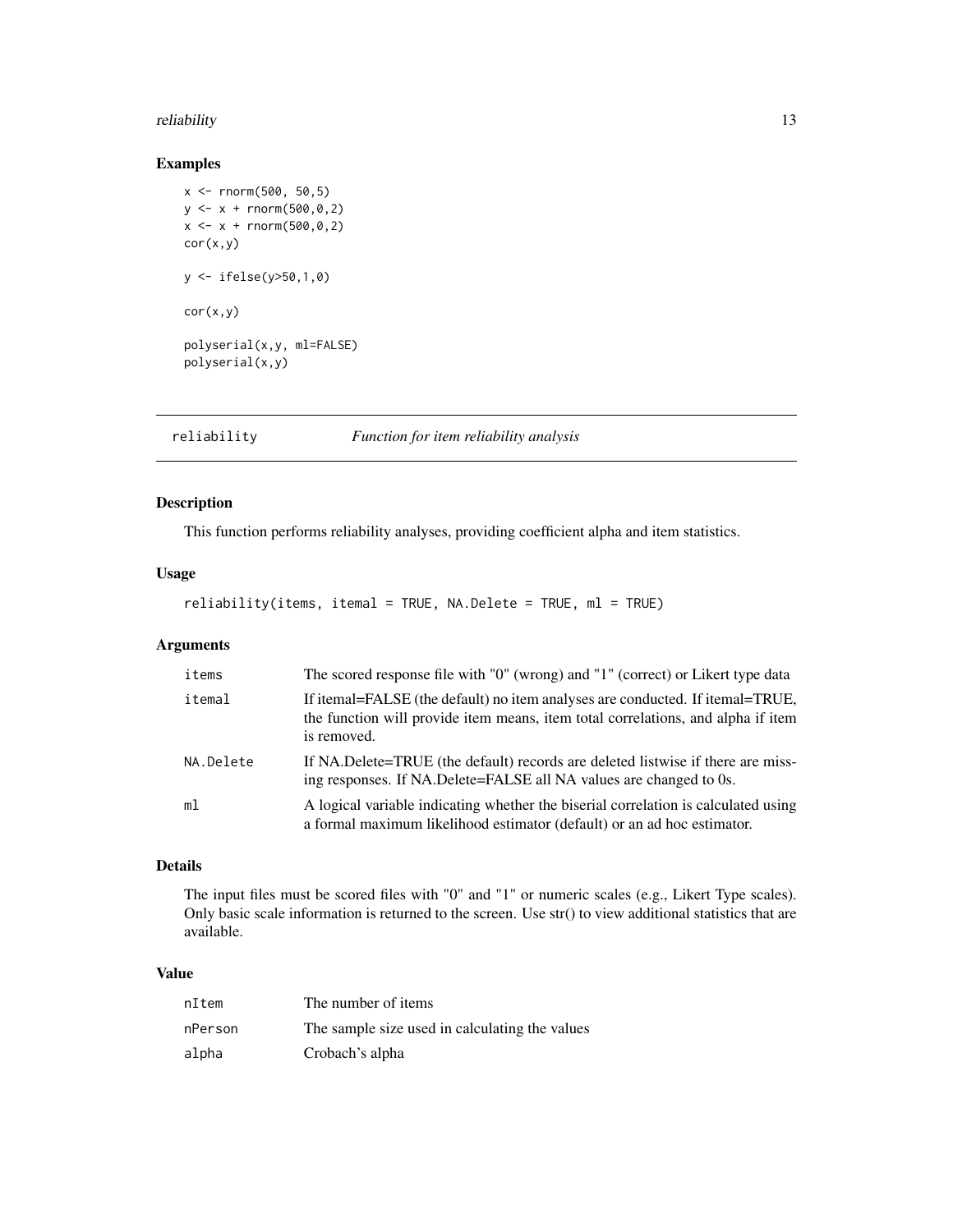<span id="page-13-0"></span>

| scaleMean | Average total sum socre                                                                                      |
|-----------|--------------------------------------------------------------------------------------------------------------|
| scaleSD   | Standard deviation of total sum score                                                                        |
|           | alphaIfDeleted Cronbach's alpha if the corresponding item were deleted                                       |
| pBis      | The item total correlation, with the item's contribution removed from the total                              |
| bis       | The item total biserial (or polyserial) correlation, with the item's contribution<br>removed from the total' |
| itemMean  | Average of each item                                                                                         |

## Author(s)

John T. Willse, Zhan Shu

#### References

Cronbach, L. J. (1951). Coefficient alpha and the internal structure of tests. Psychometika, 16, 297-334.

## See Also

[itemAnalysis](#page-9-1)

## Examples

```
# Scored input (data frame is preferred)
x<-data.frame(matrix(c(0,0,0,0,0,
                        0,0,0,0,0,
                        0,0,0,0,1,
                        0,0,0,1,1,
                        0,0,1,1,1,
                        0,1,1,1,1,
                        1,1,1,1,1,
                        1,0,1,1,1,
                        0,0,0,1,1,
                        0,1,1,1,1),nrow=10,ncol=5,byrow=TRUE,
                   dimnames=list(c(paste("P",c(1:10),sep="")),c(paste("I",c(1:5),sep="")))))
reliability(x, itemal=TRUE)
# To see more item statisitics
str(reliability(x,itemal=TRUE))
```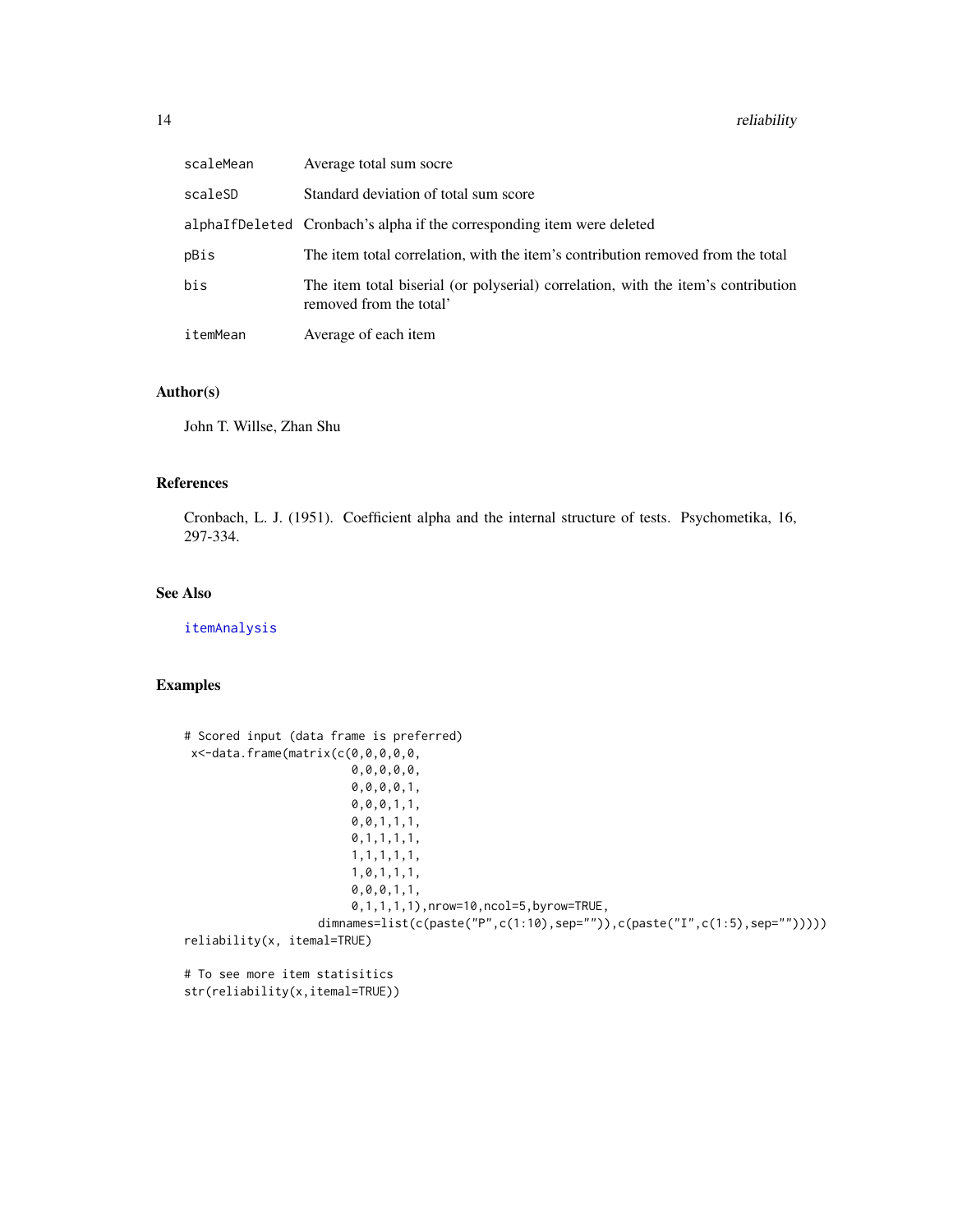<span id="page-14-0"></span>

## Description

This function can score multiple choice item responses. This function can also call and return results from function reliability.

## Usage

```
score(items,key,output.scored=FALSE,ID=NA,rel=FALSE,multiKeySep="none",
        multiKeyScore=c("or","poly"))
```
## Arguments

| items         | The item responses to be scored                                                                                                                                                                                                                                                                                                                                                                                                                                                                  |
|---------------|--------------------------------------------------------------------------------------------------------------------------------------------------------------------------------------------------------------------------------------------------------------------------------------------------------------------------------------------------------------------------------------------------------------------------------------------------------------------------------------------------|
| key           | The answer key                                                                                                                                                                                                                                                                                                                                                                                                                                                                                   |
| output.scored | If output.scored=FALSE (the default) only a vector of scores is returned. If<br>output.scored=TRUE a matrix containing scored items is returned.                                                                                                                                                                                                                                                                                                                                                 |
| ΙD            | If respondent IDs are provided scores are labeled appropriately.                                                                                                                                                                                                                                                                                                                                                                                                                                 |
| rel           | If rel=TRUE, the function will call the function reliability and provide that out-<br>put as well.                                                                                                                                                                                                                                                                                                                                                                                               |
| multiKeySep   | If a value other than "none" is provided $(e.g., ","),$ the key and the raw items<br>will be reviewed for the provided delimiter. Using this otion allows for multiple<br>correct responses.                                                                                                                                                                                                                                                                                                     |
| multiKeyScore | The first value controls how multiple keys are handled. If "or" any correct re-<br>sponse results in score of 1. If "and" all responses must be correct. If the second<br>value is "poly" the returned score is the sum of correct responses. If the second<br>value is "dich" a maximum score of 1 is returned. If the respondent can only<br>provide one response, use "or". If the responded can provide multiple responses<br>and you use c("and", "poly") the score will be 0 or max score. |

## Author(s)

John T. Willse

## See Also

reliability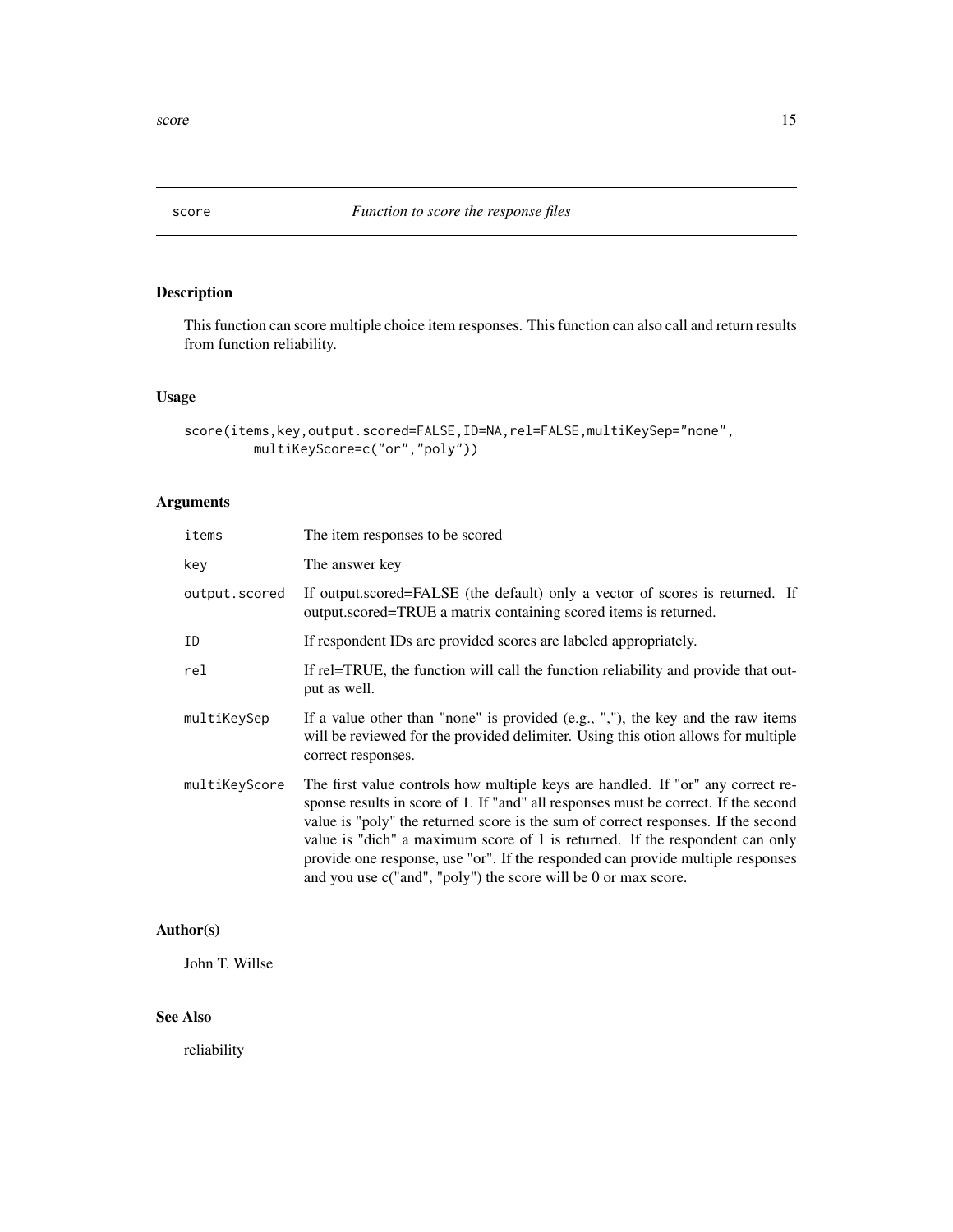#### <span id="page-15-0"></span>16 score.transform

## Examples

```
# Example data provided with package
data(CTTdata)
data(CTTkey)
# Scores for each preson
score(CTTdata,CTTkey)
# Scores, scored file, and relibility
score(CTTdata,CTTkey,output.scored=TRUE,rel=TRUE)
```
score.transform *Function for transforming scores onto different scales*

#### Description

The function transforms the score metric by setting new scales' mean, standard deviation, and normalizing the distribution.

#### Usage

```
score.transform(scores, mu.new = 0, sd.new = 1, normalize = FALSE)
```
## Arguments

| scores    | Vector for examinee scores                                                                                                                                                         |
|-----------|------------------------------------------------------------------------------------------------------------------------------------------------------------------------------------|
| mu.new    | Desired mean of the scale                                                                                                                                                          |
| sd.new    | Desired standard deviation of scales                                                                                                                                               |
| normalize | If normalize=True, the score will be normalized applying the inverse of the<br>cumulative distribution function of the normal distribution to the respondents<br>percentile score. |

#### Value

The function returns a list with two vectors: new.scores is the transformed score and p.scores is the percentile rank of every examinee. If normalize=TRUE than percentile scores are used to create a roughly normal distribution by applying an inverse cumulative normal distribution function to the p.scores.

## Author(s)

John T. Willse, Zhan Shu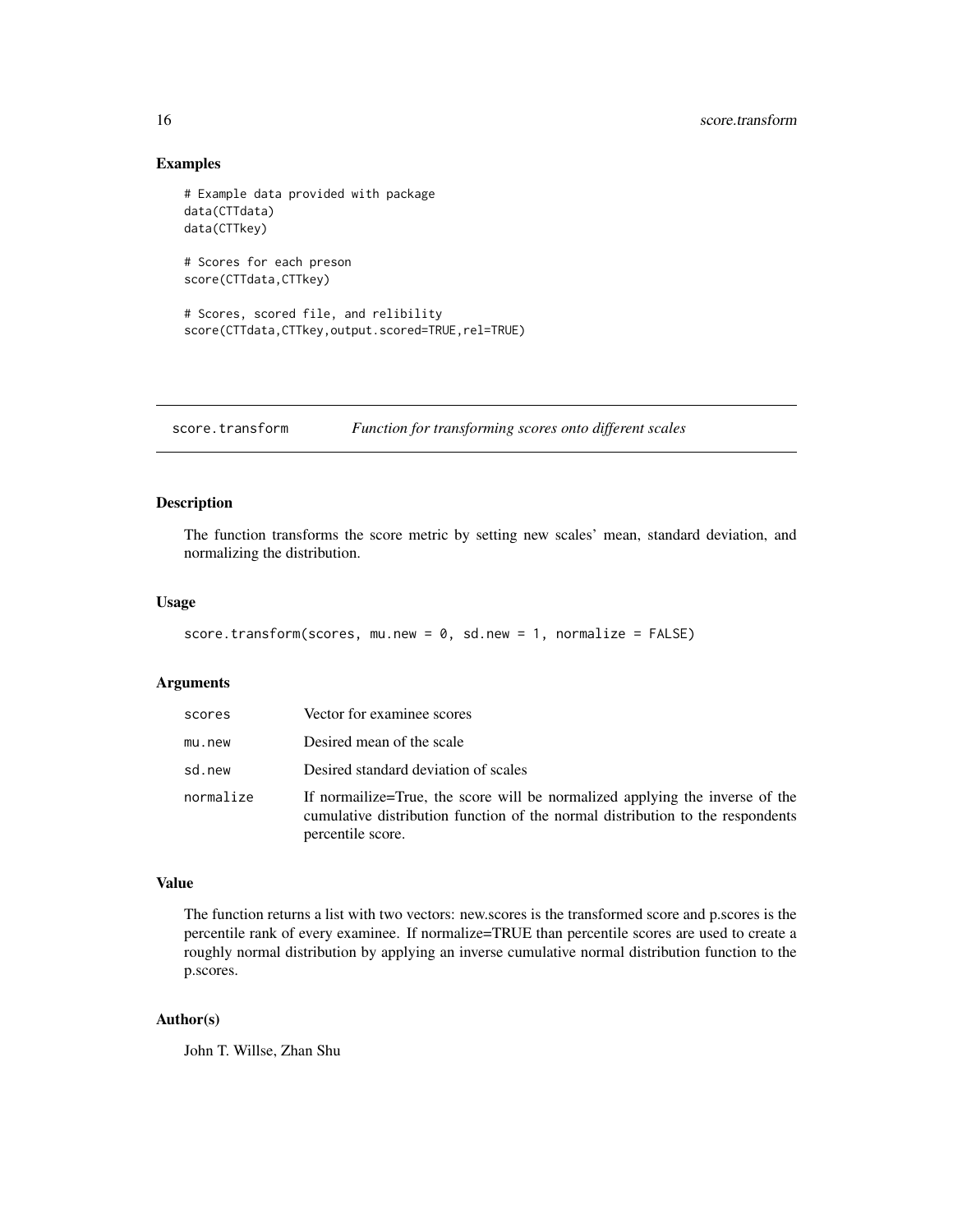## <span id="page-16-0"></span>spearman.brown 17

#### Examples

```
# Example data provided with package
data(CTTdata)
data(CTTkey)
# Data scored to demonstrate function
scores <- score(CTTdata,CTTkey)$score # obtain the scores
# the targeted mean=3, standard deviation=1
score.transform(scores,3,1)
# the score should be transformed by normalized precentile
score.transform(scores,3,1,TRUE)
```
spearman.brown *Functions for Spearman-Brown "Prophecy" Formula*

## Description

This function calculates either a predicted reliability for a measure given the original reliability and a new test length, or the function calculates the required test length to achieve a desired level of reliability.

#### Usage

```
spearman.brown(r.xx, input = 2, n.or.r = nn)
```
#### **Arguments**

| r.xx      | The original relibility                                                                                                                                                                                         |
|-----------|-----------------------------------------------------------------------------------------------------------------------------------------------------------------------------------------------------------------|
| input     | The new test length or a desired level of reliability, depending on n.or.r                                                                                                                                      |
| $n.$ or.r | If n.or. $r = "n"$ , the function will return a new reliability; if n.or. $r = "r"$ , the function<br>will return the factor by which the test length must change to achieve a desired<br>level of reliability. |

## Details

If n.or.r="n", the function will return a new reliability and input should be the factor by which the test length is to be changed. If n.or.r="r", the function will return the factor by which the test length must change to achieve a desired level of reliability (provided in input).

#### Author(s)

John Willse, Zhan Shu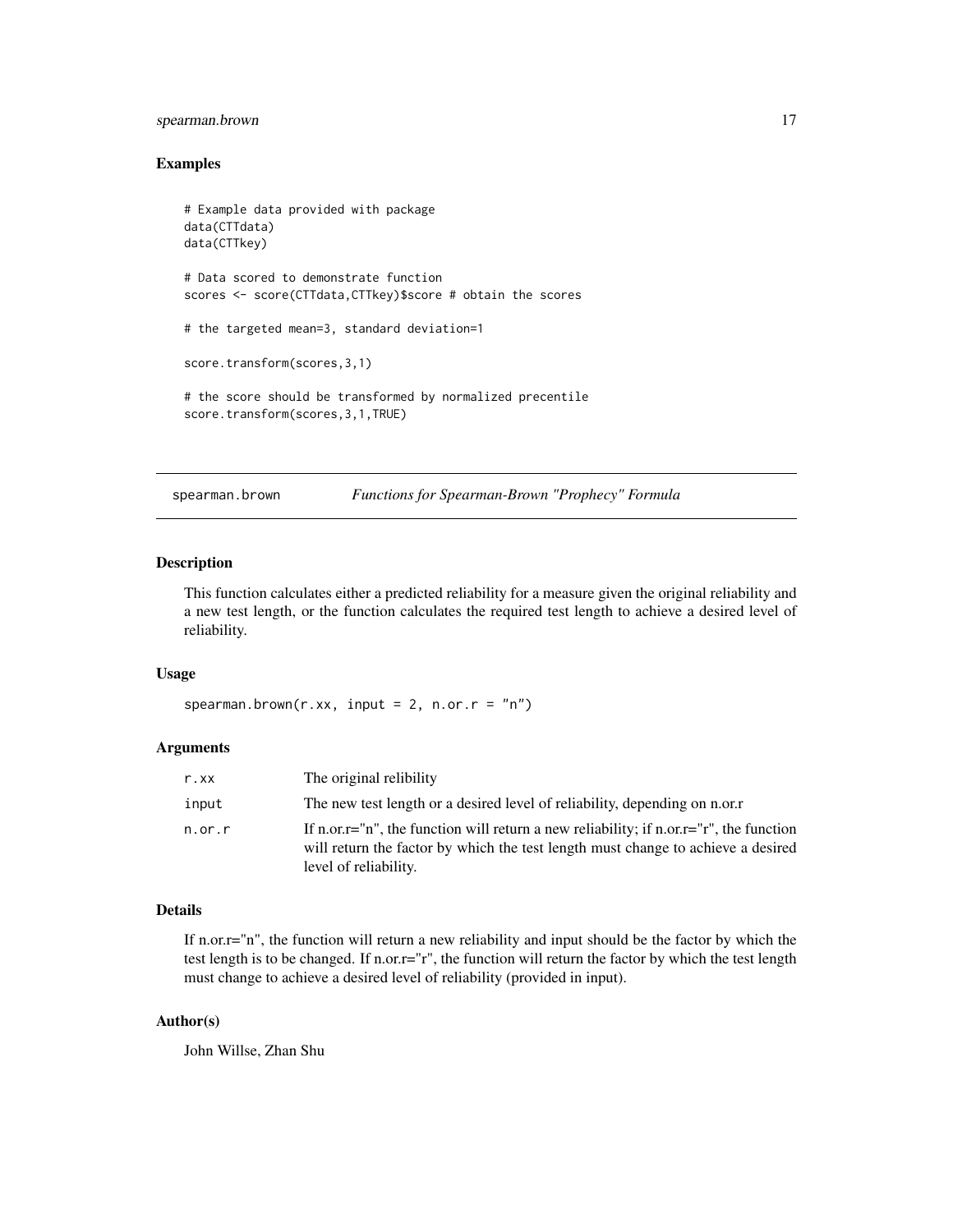#### <span id="page-17-0"></span>References

Spearman, C. (1910). Correlation calculated with faulty data. British Journal of Psychology, 3, 271-295.

Brown,W. (1910). Some experimental results in the correlation of mental abilities. British Journal of Psychology, 3, 296-322.

#### Examples

```
# old relibility is 0.6, if the measure is lengthened
# by a factor of 2, the relibility of new test is:
spearman.brown(0.6,2,"n")
# old relibility is 0.5, if we want a new measure to
# be 0.8, the new test length is:
spearman.brown(0.5, 0.8, "r")
```
subscales *Function to create subscales based on a design matrix*

#### Description

This convenience function is provided to facilitate extracting subscales from a single set of item responses.

#### Usage

```
subscales(items, scales, scale.names = NA, score.items = FALSE,
         check.reliability = FALSE, key=NA)
```
#### **Arguments**

| items             | The item response (scored or not)                                                                                                                 |
|-------------------|---------------------------------------------------------------------------------------------------------------------------------------------------|
| scales            | A design matrix, with items represented in rows and separate subscales repre-<br>sented in columns. An item may appear in more than one subscale. |
| scale.names       | Optional vector of names for the subscales                                                                                                        |
| score.items       | If responses are not scored, they may be scored using score.items=TRUE (key<br>must be provided)                                                  |
| check.reliability |                                                                                                                                                   |
|                   | If check.reliability=TRUE, the reliability for each subscale will be calculted                                                                    |
| key               | Optional key, required only if score.scales=TRUE.                                                                                                 |

#### Details

This function provides an easy way to create new datasets from a single set of item responses. This function is also a front end for score and reliability, enabling the item responses to be partitioned into separate scales, scored, and reliability analyses performed using this one function.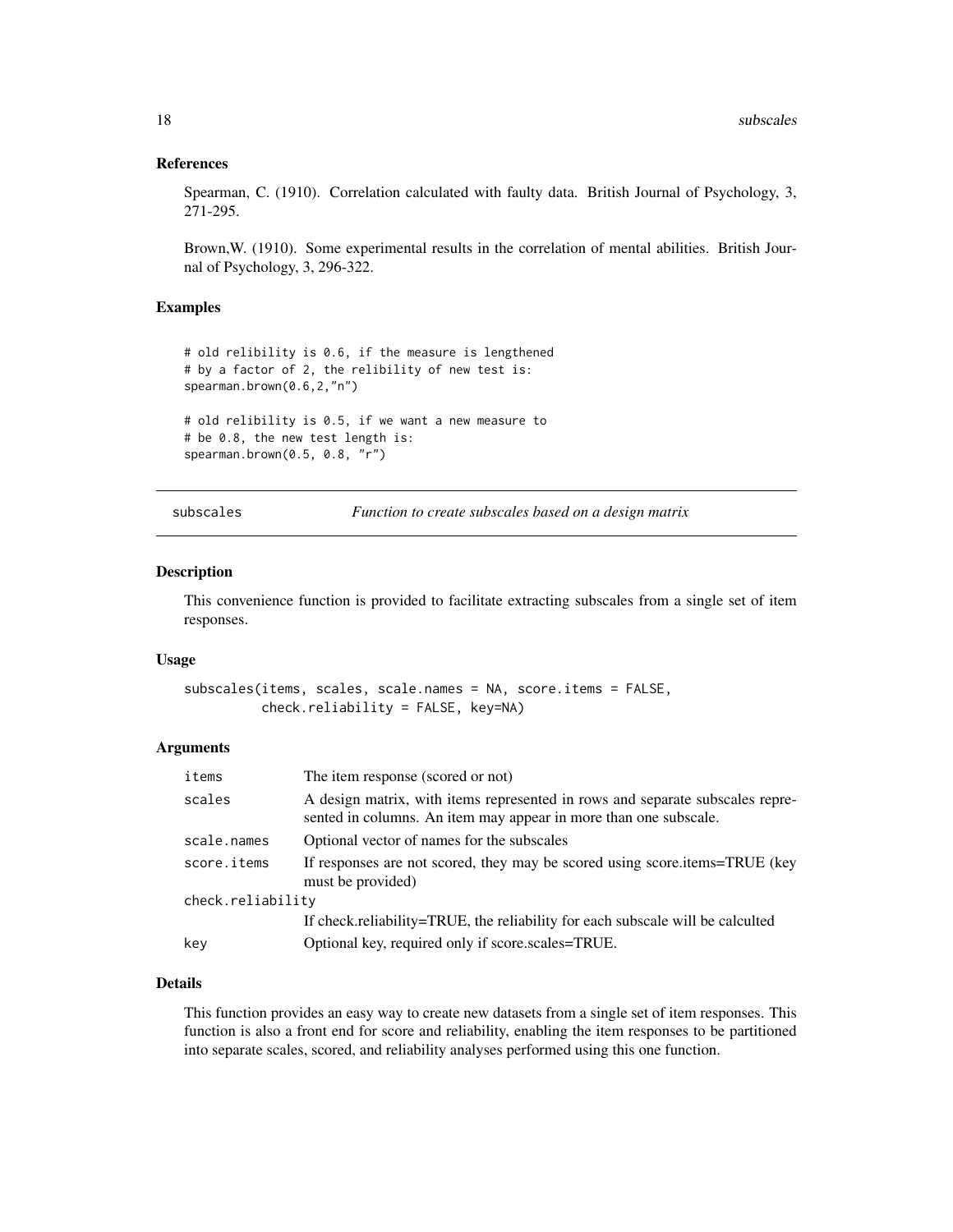#### subscales and the subscales of the subscales of the subscales of the subscales of the subscales of the subscales of the subscales of the subscales of the subscales of the subscales of the subscales of the subscales of the

## Value

A list is returned. Results for each subscale (i.e., column in the scales matrix) are provided as sparate objects in that list.

| score      | Each examinee's score on the associated subscale                                           |
|------------|--------------------------------------------------------------------------------------------|
| reliablity | Reliability results (if requested) for the associated subscale                             |
| scored     | The scored item responses (if required) for each respondent for the associated<br>subscale |

## Author(s)

John Willse, Zhan Shu

#### See Also

reliability, score

## Examples

```
# Example data included with package
data(CTTdata)
data(CTTkey)
# design matrix
q \leftarrow matrix(c(1, \emptyset,1,0,
               1,0,
               1,0,
               1,0,
               1,0,
               1,0,
               1,0,
               1,0,
               1,1,
               0,1,
               0,1,
               0,1,
               0,1,
               0,1,
               0,1,
               0,1,
               0,1,
               0,1,
               0,1), ncol=2, byrow=TRUE)
subscales(CTTdata,q,c("T1","T2"),TRUE,TRUE,CTTkey)
```